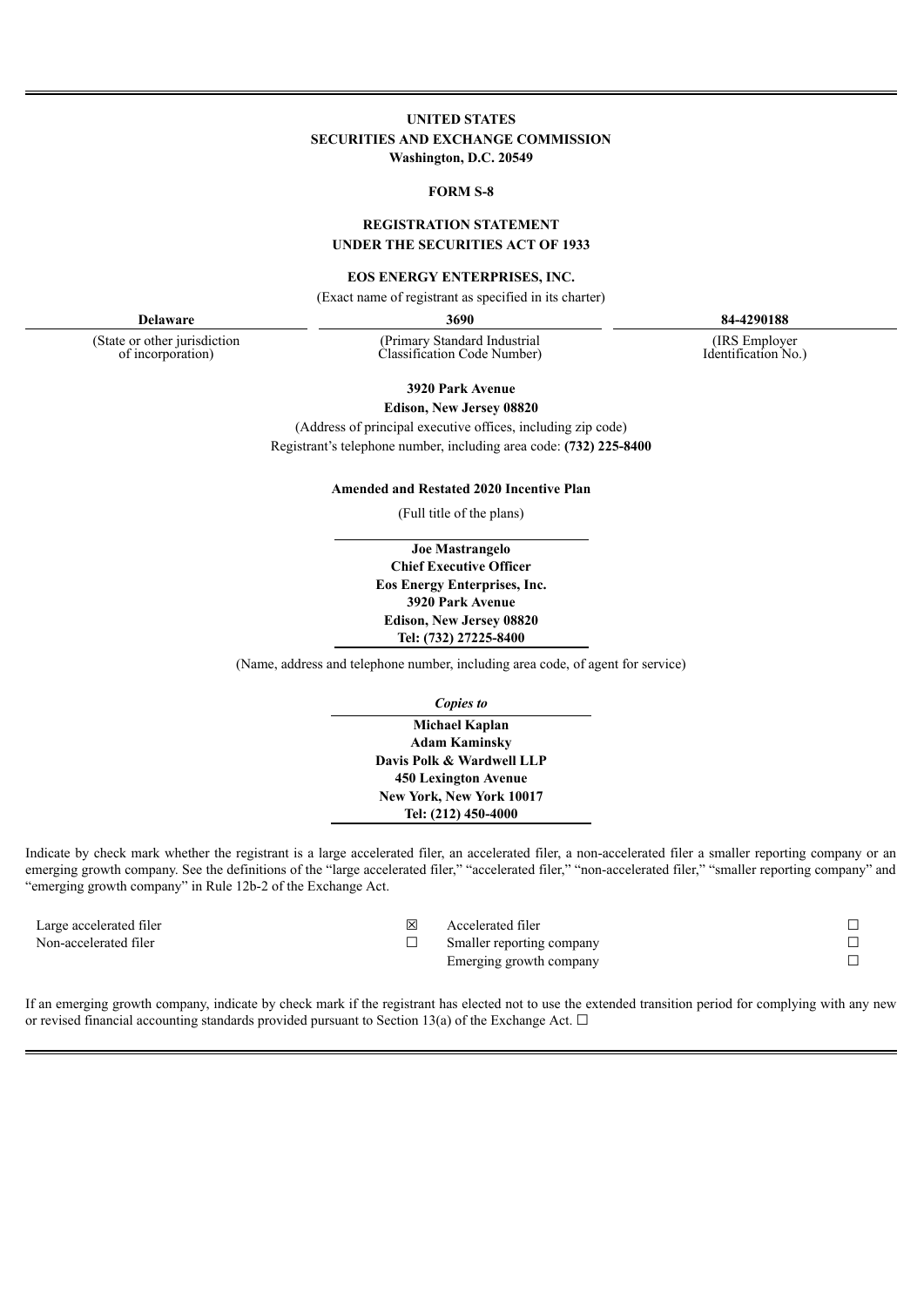# **REGISTRATION OF ADDITIONAL SHARES PURSUANT TO GENERAL INSTRUCTION E**

Pursuant to General Instruction E of Form S-8, Eos Energy Enterprises, Inc. ("**Registrant**") is filing this Registration Statement on Form S-8 with the U.S. Securities and Exchange Commission (the "**Commission**") to register 2,537,866 additional shares of the Registrant's Common Stock for issuance under the Eos Energy Enterprises, Inc. Amended and Restated 2020 Incentive Plan ("**2020 Plan**"). This Registration Statement hereby incorporates by reference the contents of the Registrant's registration statements on Form S-8 filed with the Commission on June 4, 2021 (Registration No. 333-256766). In accordance with the instructional note to Part I of Form S-8 as promulgated by the Commission, the information specified by Part I of Form S-8 has been omitted from this Registration Statement.

# **PART II**

# **INFORMATION REQUIRED IN THE REGISTRATION STATEMENT**

#### **Item 3. Incorporation of Documents by Reference.**

We hereby incorporate by reference into this registration statement the following documents previously filed with the Commission:

(a) The Registrant's Annual Report on Form 10-K for the fiscal year ended December 31, 2021, filed with the Commission on February 25, 2022 (File No. 001-39291) (the "Annual Report");

(b) All other reports filed pursuant to Section 13(a) or 15(d) of the Securities Exchange Act of 1934, as amended (the "Exchange Act"), since the end of the fiscal year covered by the Annual Report (other than the portions of these documents not deemed to be filed); and

(c) The description of the Common Stock contained in Exhibit 4.5 to the Registrant's Annual Report, including any amendment or report filed for the purpose of updating such description.

All documents filed by the Registrant pursuant to Sections 13(a), 13(c), 14 and 15(d) of the Exchange Act on or after the date of this Registration Statement and prior to the filing of a post-effective amendment to this Registration Statement that indicates that all securities offered have been sold or that deregisters all securities then remaining unsold shall be deemed to be incorporated by reference in this Registration Statement and to be part hereof from the date of filing of such documents; provided, however, that documents or information deemed to have been furnished and not filed in accordance with the rules of the Commission shall not be deemed incorporated by reference into this Registration Statement. Any statement contained in a document incorporated or deemed to be incorporated by reference herein shall be deemed to be modified or superseded for purposes of this Registration Statement to the extent that a statement contained herein or in any subsequently filed document which also is deemed to be incorporated by reference herein modifies or supersedes such statement. Any such statement so modified or superseded shall not be deemed, except as so modified or superseded, to constitute a part of this Registration Statement.

#### **Item 5. Interests of Named Experts and Counsel.**

Not applicable.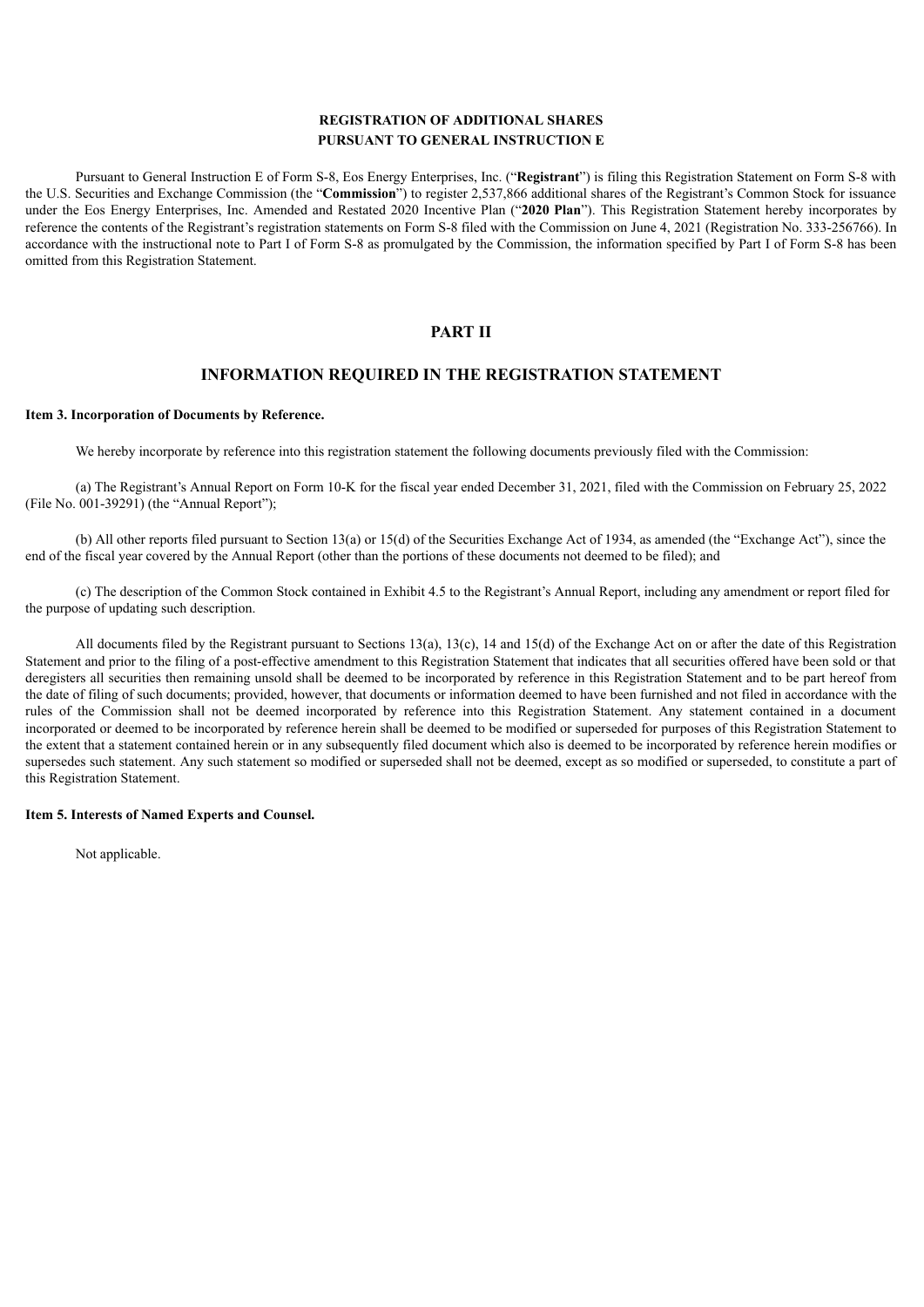# **Item 8. Exhibits.**

|                   |                                                                           | <b>Incorporated by Reference</b> |            |         |                    |                          |
|-------------------|---------------------------------------------------------------------------|----------------------------------|------------|---------|--------------------|--------------------------|
| Exhibit<br>Number | <b>Description of Document</b>                                            | Form                             | File No.   | Exhibit | <b>Filing Date</b> | Filed<br><b>Herewith</b> |
| 4.1               | <b>Third Amended and Restated Certificate of</b><br><b>Incorporation</b>  | $8-K$                            | 001-39291  | 3.1     | 11/20/2020         |                          |
| 4.2               | <b>Amended and Restated Bylaws</b>                                        | 8-K                              | 001-39291  | 3.1     | 05/19/2022         |                          |
| 5.1               | <b>Opinion of Davis Polk &amp; Wardwell LLP</b>                           |                                  |            |         |                    | X                        |
| 23.1              | <b>Consent of Independent Registered Public</b><br><b>Accounting Firm</b> |                                  |            |         |                    | X                        |
| 23.2              | Consent of Davis Polk & Wardwell LLP (included<br>in Exhibit $5.1$ )      |                                  |            |         |                    | $\mathbf{X}$             |
| 24.1              | Power of Attorney (see signature page)                                    |                                  |            |         |                    | X                        |
| 99.1              | <b>Amended and Restated 2020 Incentive Plan</b>                           | $S-8$                            | 333-256766 | 99.1    | 6/4/2021           |                          |
|                   | <b>First Amendment to the Amended and Restated</b>                        |                                  |            |         |                    |                          |
| 99.2              | <b>2020 Incentive Plan</b>                                                |                                  |            |         |                    | $\mathbf{X}$             |
| 107               | <b>Calculation of Filing Fee Table</b>                                    |                                  |            |         |                    | $\mathbf{X}$             |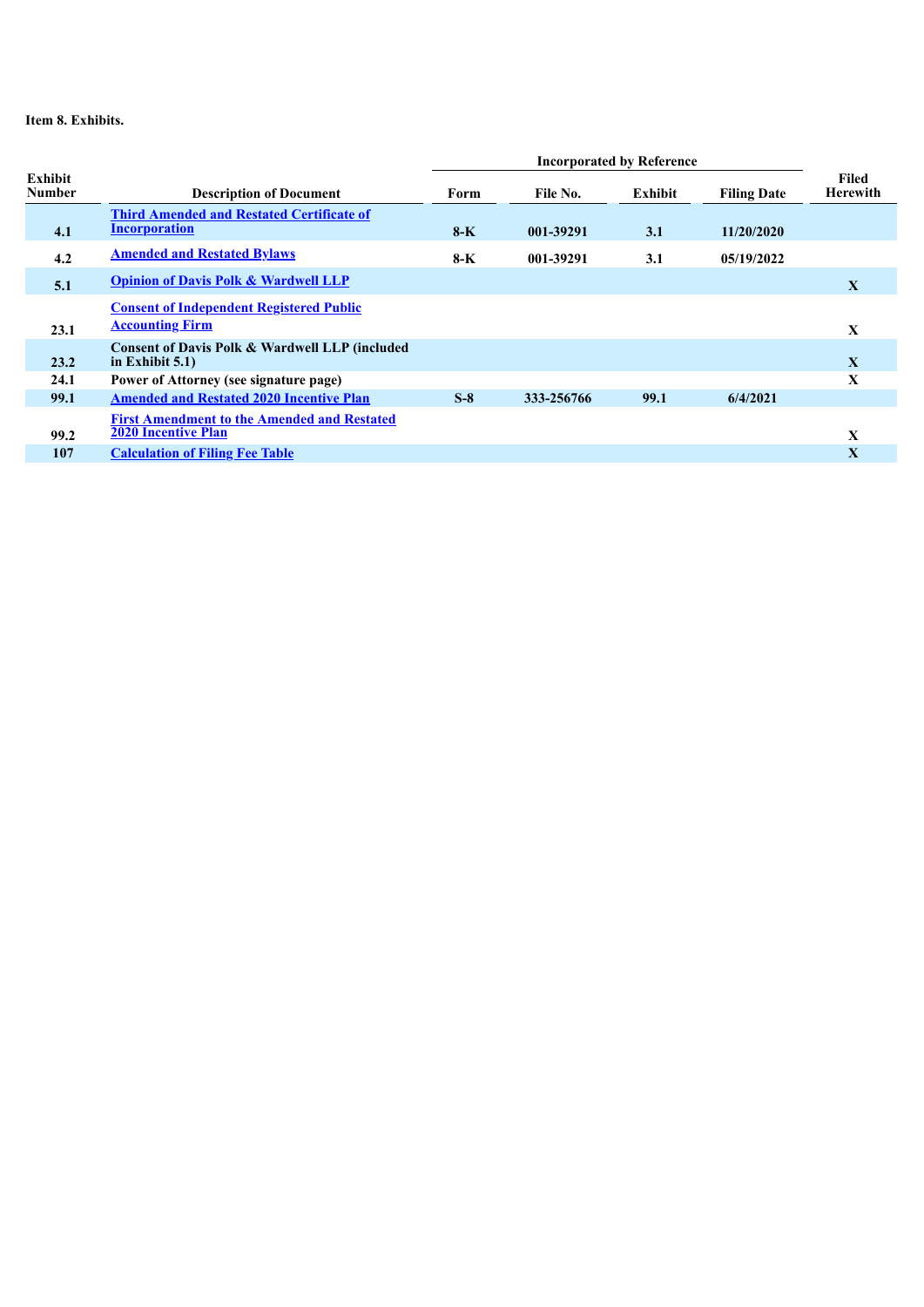#### **SIGNATURES**

Pursuant to the requirements of the Securities Act of 1933, the Registrant certifies that it has reasonable grounds to believe that it meets all of the requirements for filing on Form S-8 and has duly caused this Registration Statement to be signed on its behalf by the undersigned, thereunto duly authorized, in the City of Edison, State of New Jersey, on June 17, 2022.

# **EOS ENERGY ENTERPRISES, INC.**

By: /s/ Joe Mastrangelo<br>Name: Joe Mastrangelo

Joe Mastrangelo

Title: Chief Executive Officer and Director (Principal Executive Officer)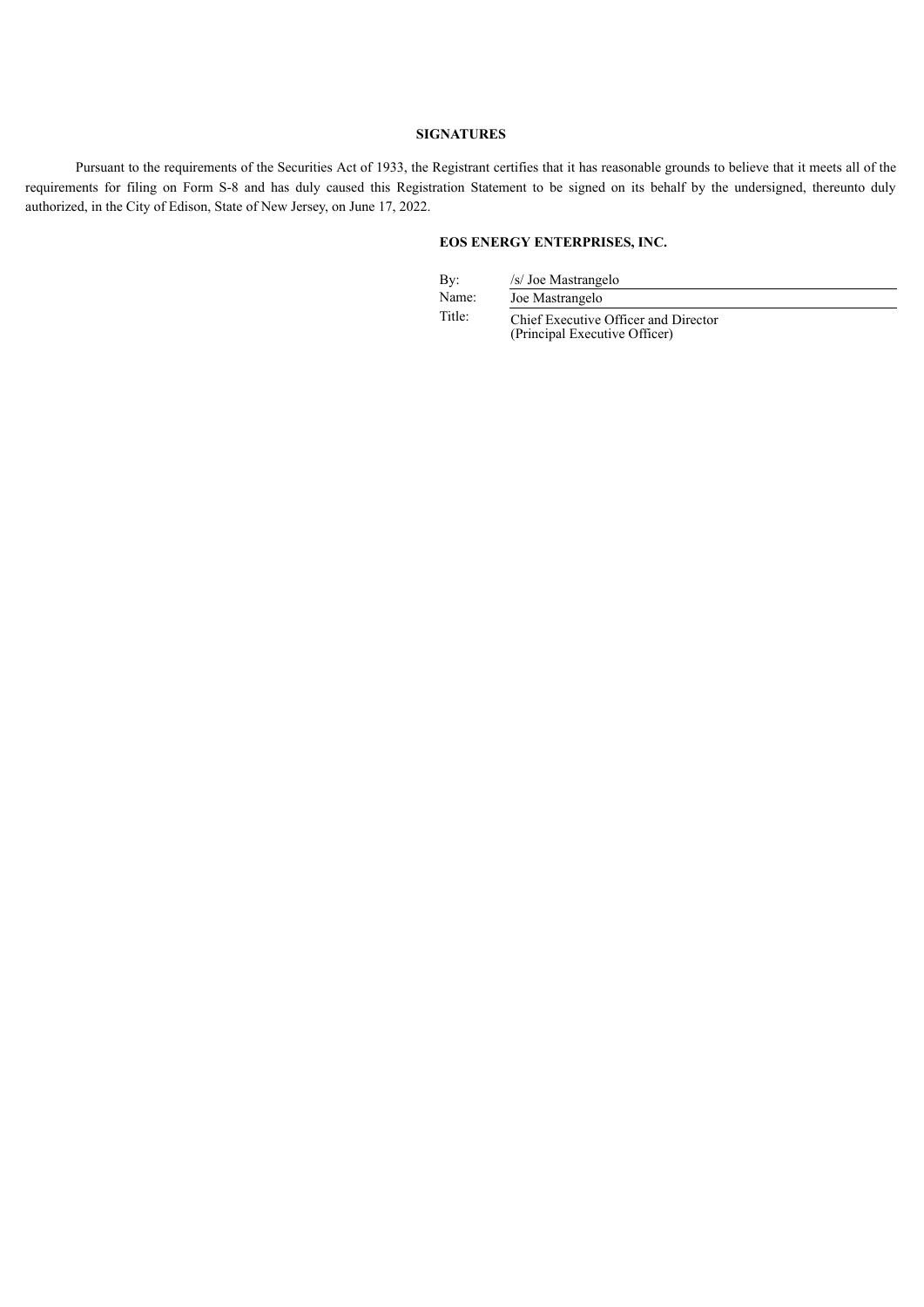#### **POWER OF ATTORNEY**

KNOW ALL PERSONS BY THESE PRESENTS, that each person whose signature appears below hereby constitutes and appoints Joe Mastrangelo, Randall Gonzales and Melissa Berube, and each of them, his or her true and lawful attorneys-in-fact and agents, each with full power of substitution and resubstitution, for him or her and in his or her name, place and stead, in any and all capacities, to sign any and all amendments, including post-effective amendments, to this Registration Statement, and to file the same, with exhibits thereto and other documents in connection therewith, with the Securities and Exchange Commission, granting unto said attorneys-in-fact and agents, and each of them, full power and authority to do and perform each and every act and thing requisite and necessary to be done, as fully for all intents and purposes as he or she might or could do in person, hereby ratifying and confirming all that each of said attorneys-in-fact and agents, or his or her substitute or substitutes may lawfully do or cause to be done by virtue hereof.

Pursuant to the requirements of the Securities Exchange Act of 1933, this report has been signed below by the following persons on behalf of the Registrant and in the capacities and on the dates indicated.

| Name                       | <b>Position</b>                      | Date          |
|----------------------------|--------------------------------------|---------------|
| <u>/s/ Joe Mastrangelo</u> | Chief Executive Officer and Director | June 17, 2022 |
| Joe Mastrangelo            | (Principal Executive Officer)        |               |
| /s/ Randall Gonzales       | Chief Financial Officer              | June 17, 2022 |
| Randall Gonzales           | (Principal Financial Officer)        |               |
| /s/ John Tedone            | Chief Accounting Officer             | June 17, 2022 |
| John Tedone                | (Principal Accounting Officer)       |               |
| /s/ Russell Stidolph       | Director                             | June 17, 2022 |
| Russell Stidolph           |                                      |               |
| /s/ Claude Demby           | Director                             | June 17, 2022 |
| Claude Demby               |                                      |               |
| /s/ Daniel Shribman        | Director                             | June 17, 2022 |
| Daniel Shribman            |                                      |               |
| /s/ Alex Dimitrief         | Director                             | June 17, 2022 |
| Alex Dimitrief             |                                      |               |
| /s/ Audrey Zibelman        | Director                             | June 17, 2022 |
| Audrey Zibelman            |                                      |               |
| /s/ Marian "Mimi" Walters  | Director                             | June 17, 2022 |
| Marian "Mimi" Walters      |                                      |               |
|                            |                                      |               |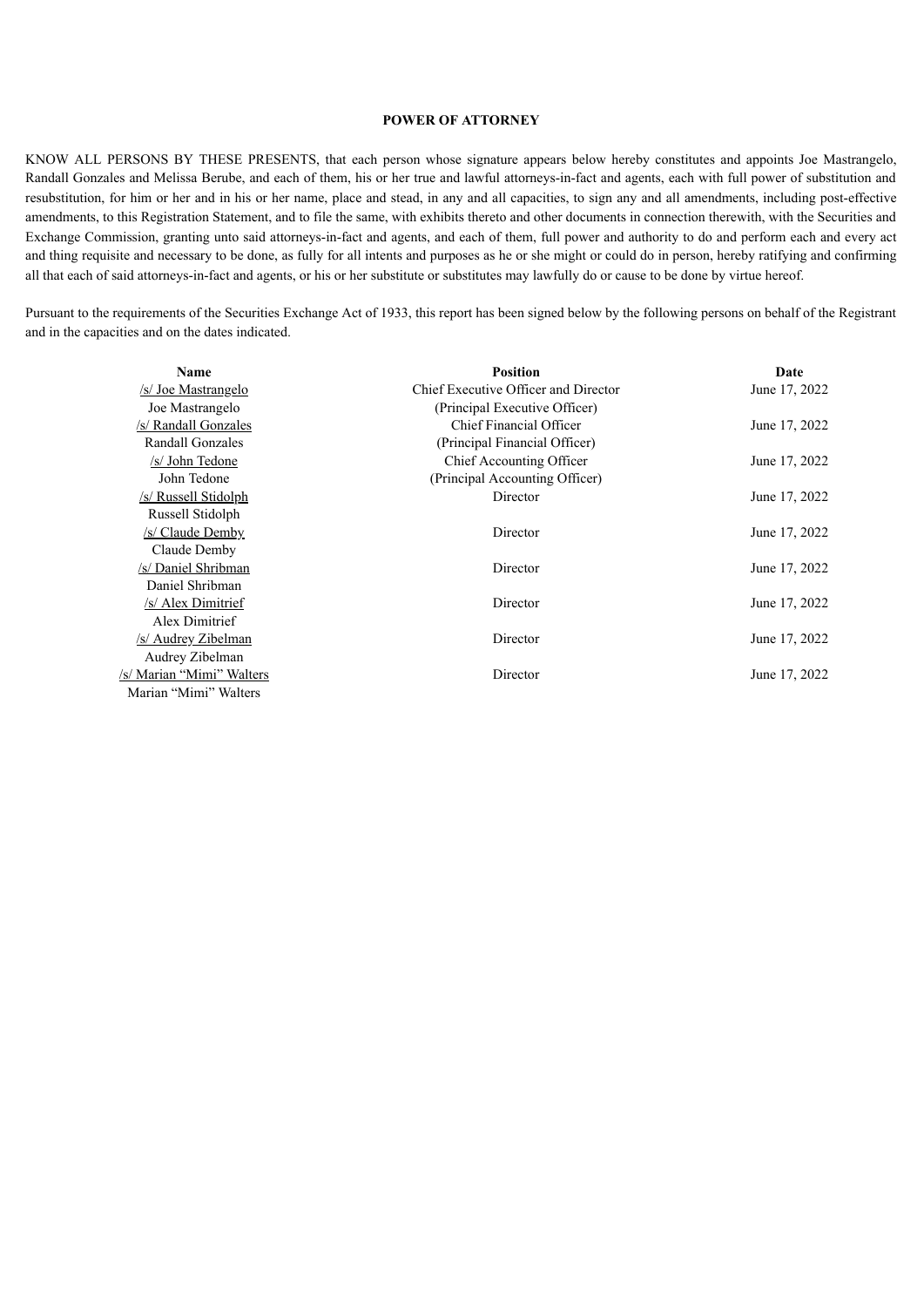# **Calculation of Filing Fee Table**

# **Form S-8**

(Form Type)

#### **Eos Energy Enterprises, Inc.** (Exact Name of Registrant as Specified in its Charter)

Newly Registered Securities

<span id="page-5-0"></span>

| <b>Security Type</b>          | <b>Security Class</b><br>Title                    | <b>Fee Calculation</b><br>Rule     | Amount Registered <sup>(1)</sup> | <b>Proposed</b><br><b>Maximum Offering</b><br>Price Per $Unit(2)$ | <b>Maximum Aggregate</b><br><b>Offering Price</b> | <b>Fee Rate</b> | <b>Amount of</b><br><b>Registration Fee</b> |
|-------------------------------|---------------------------------------------------|------------------------------------|----------------------------------|-------------------------------------------------------------------|---------------------------------------------------|-----------------|---------------------------------------------|
| Equity                        | Common stock,<br>par value<br>$$0.0001$ per share | Rule $457(c)$ and<br>Rule $457(h)$ | 2,537,866                        | \$1.44                                                            | \$3,654,527.04                                    | 0.0000927       | \$338.77                                    |
| <b>Total Offering Amounts</b> |                                                   |                                    |                                  | \$3,654,527.04                                                    |                                                   | \$338.77        |                                             |
| <b>Total Fee Offsets</b>      |                                                   |                                    |                                  |                                                                   |                                                   | $s-$            |                                             |
| <b>Net Fee Due</b>            |                                                   |                                    |                                  |                                                                   |                                                   |                 | \$338.77                                    |

(1) Pursuant to Rule 416 of the Securities Act of 1933, this Registration Statement includes an indeterminate number of additional shares of the Registrant's Common Stock, par value \$0.0001 per share ("Common Stock"), which may be necessary to adjust the number of shares reserved for issuance pursuant to the Eos Energy Enterprises, Inc. Amended and Restated 2020 Incentive Plan as a result of a stock split, stock dividend or similar adjustment of the outstanding common stock of the Registrant.

(2) Computed solely for the purpose of calculating the registration fee pursuant to Rule 457(c) and 457(h) under the Securities Act on the basis of the average of the high and low prices per share of Common Stock on the Nasdaq Capital Market on June 16, 2022, which date is within five business days prior to filing this Registration Statement.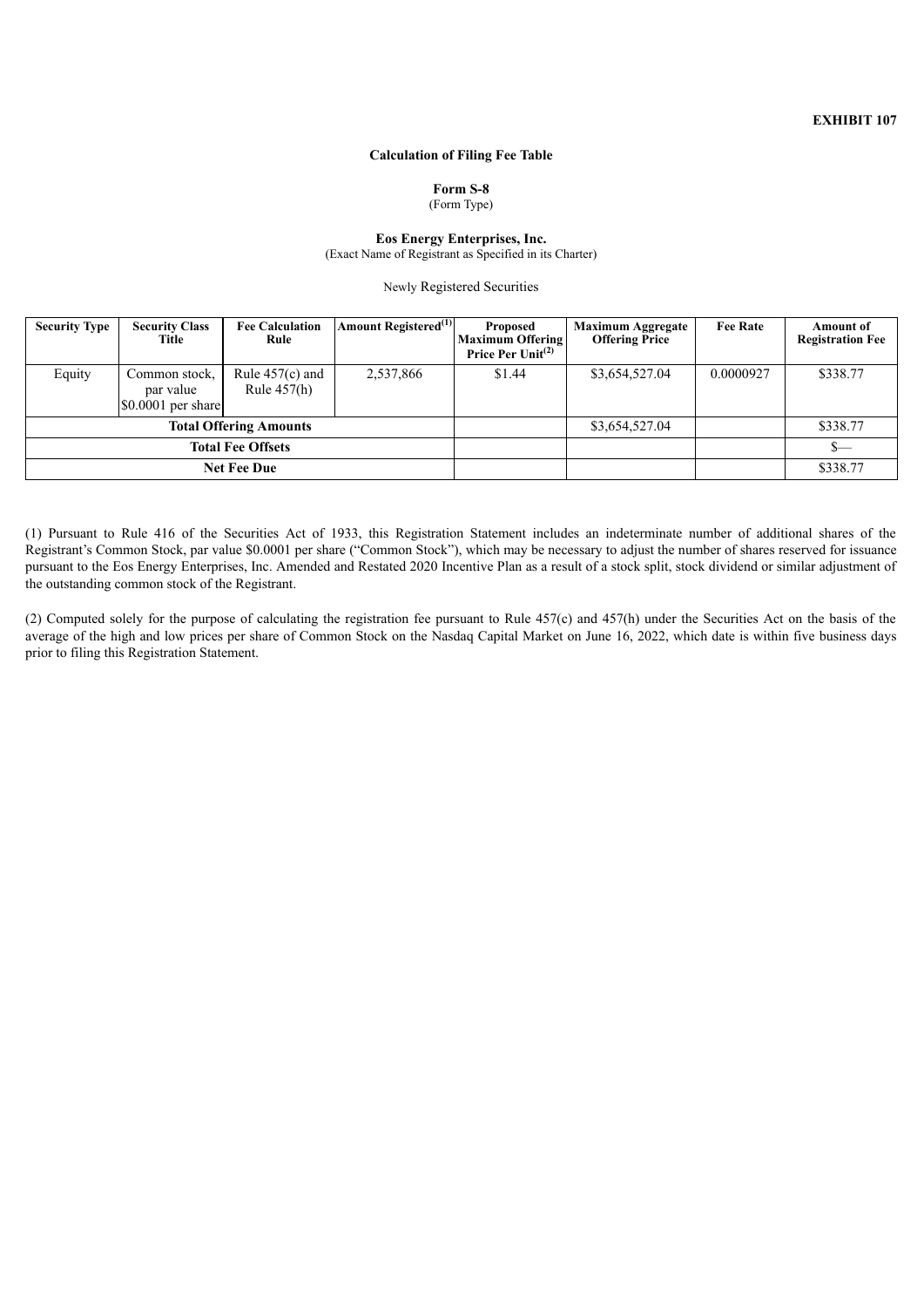# <span id="page-6-0"></span>Davis Polk

Davis Polk & Wardwell llp 450 Lexington Avenue New York, NY 10017 davispolk.com

**EXHIBIT 5**

# **OPINIO**N **OF DAVIS POLK & WARDWELL LLP**

June 17, 2022

Eos Energy Enterprises, Inc. 3920 Park Avenue Edison, New Jersey 08820

Ladies and Gentlemen:

We have acted as special counsel to Eos Energy Enterprises, Inc., a Delaware corporation (the "**Company**"), and are delivering this opinion in connection with the Company's Registration Statement on Form S-8 (the "**Registration Statement**") filed with the Securities and Exchange Commission pursuant to the Securities Act of 1933, as amended, for the registration of 2,537,866 shares (the "**Shares**") of the Company's Common Stock, par value \$0.0001 per share ("**Common Stock**"), issuable pursuant to the Eos Energy Enterprises, Inc. Amended and Restated 2020 Incentive Plan (the "**Plan**").

We, as your counsel, have examined originals or copies of such documents, corporate records, certificates of public officials and other instruments as we have deemed necessary or advisable for the purpose of rendering this opinion.

In rendering the opinion expressed herein, we have, without independent inquiry or investigation, assumed that (i) all documents submitted to us as originals are authentic and complete, (ii) all documents submitted to us as copies conform to authentic, complete originals, (iii) all signatures on all documents that we reviewed are genuine, (iv) all natural persons executing documents had and have the legal capacity to do so, (v) all statements in certificates of public officials and officers of the Company that we reviewed were and are accurate and (vi) all representations made by the Company as to matters of fact in the documents that we reviewed were and are accurate.

On the basis of the foregoing, we are of the opinion that the Shares have been duly authorized and, when and to the extent issued pursuant to the Plan, upon receipt by the Company of the consideration for the Shares specified therein, will be validly issued, fully paid and nonassessable.

We are members of the Bar of the State of New York and the foregoing opinion is limited to the laws of the State of New York and the General Corporation Law of the State of Delaware.

We hereby consent to the filing of this opinion as an exhibit to the Registration Statement.

Very truly yours,

/s/ Davis Polk & Wardwell LLP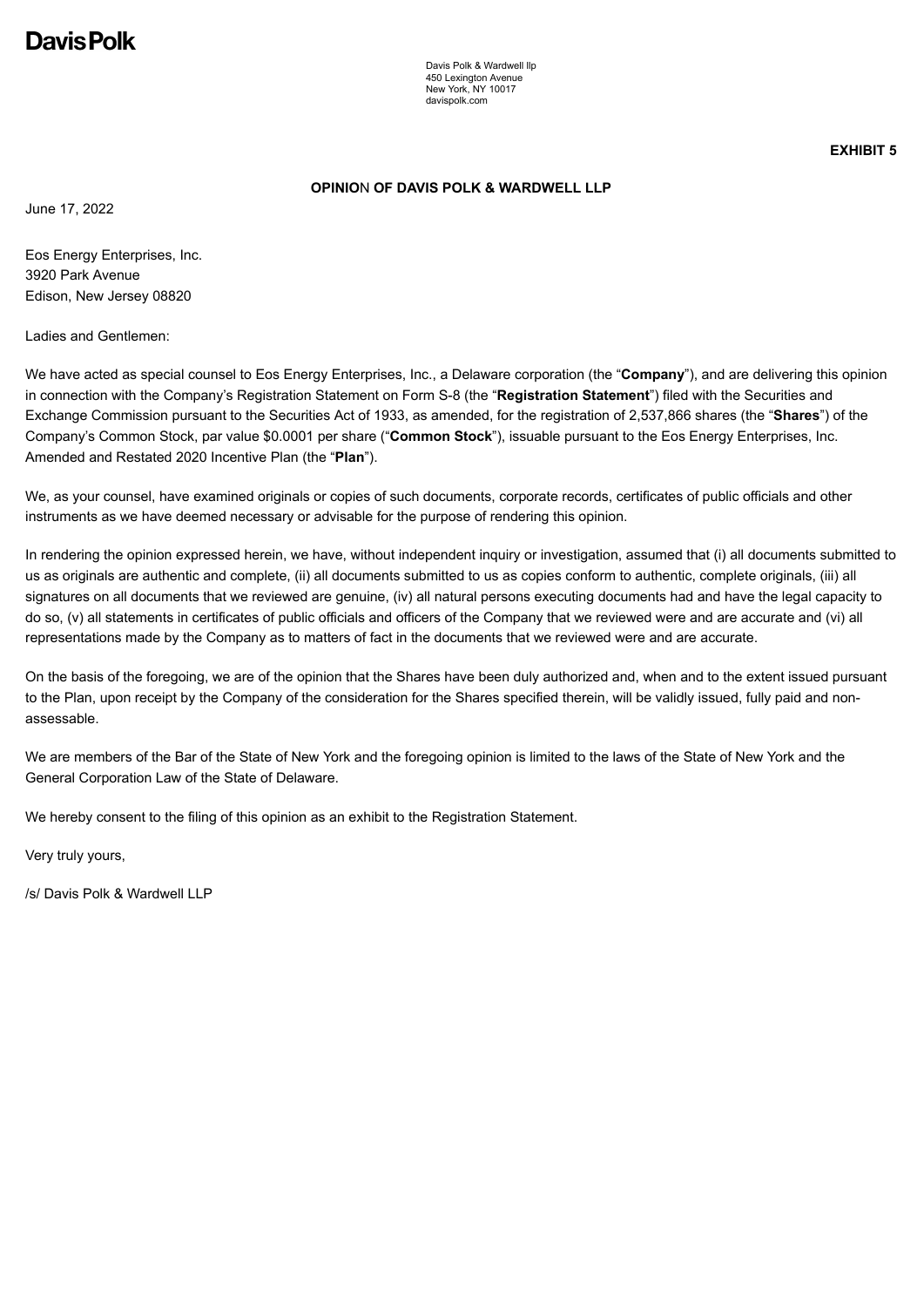# <span id="page-7-0"></span>CONSENT OF INDEPENDENT REGISTERED PUBLIC ACCOUNTING FIRM

We consent to the incorporation by reference in this Registration Statement on Form S-8 of our reports dated February 25, 2022 relating to the financial statements of Eos Energy Enterprises, Inc. (the "Company") and the effectiveness of the Company's internal control over financial reporting, appearing in the Annual Report on Form 10-K of the Company for the year ended December 31, 2021.

/s/ Deloitte & Touche LLP

New York, NY

June 17, 2022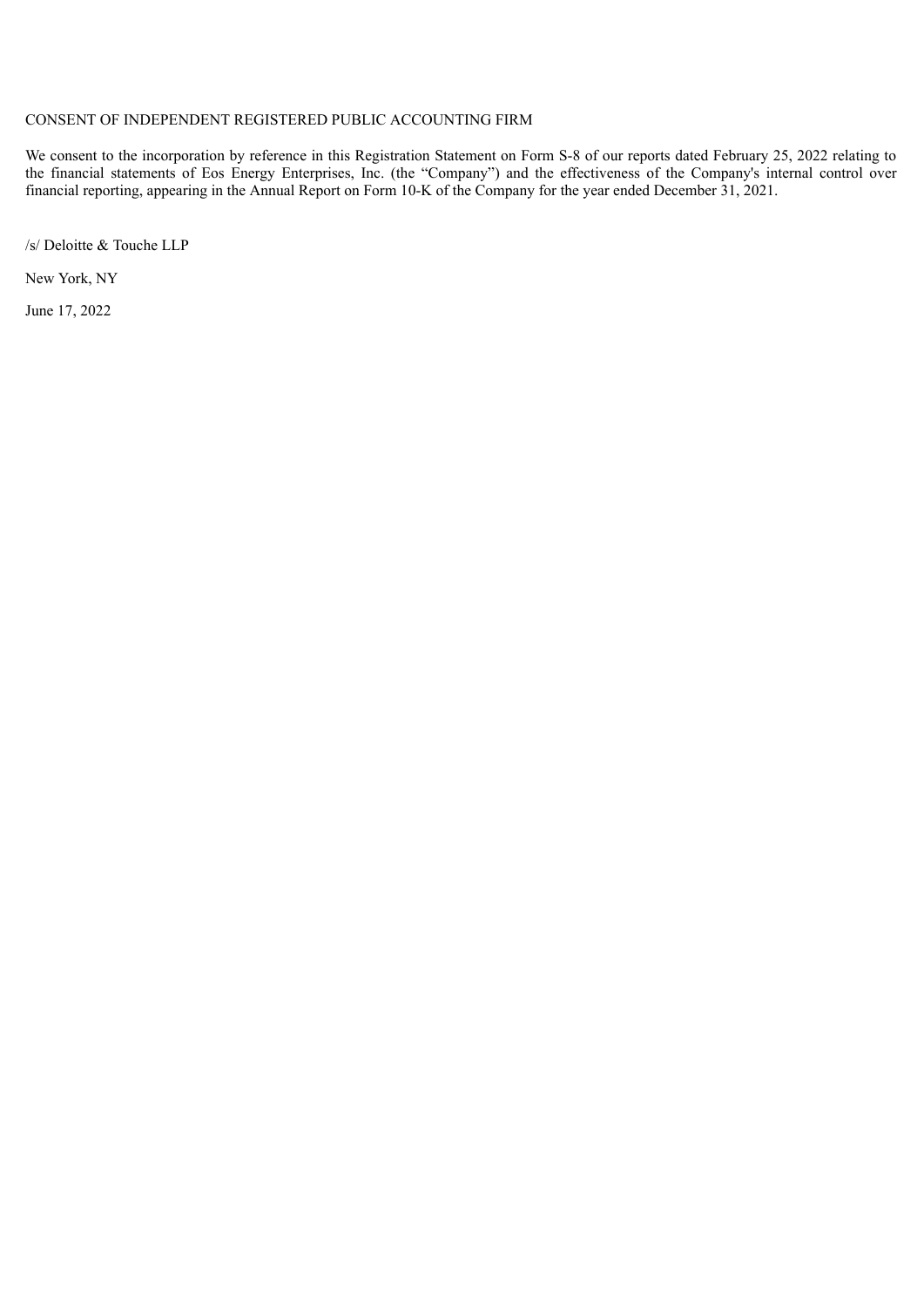#### **FIRST AMENDMENT TO THE EOS ENERGY ENTERPRISES, INC. AMENDED AND RESTATED 2020 INCENTIVE PLAN**

<span id="page-8-0"></span>This First Amendment (the "Amendment") to the Eos Energy Enterprises, Inc. Amended and Restated 2020 Incentive Plan (as amended or restated from time to time, the "Plan") is approved and adopted to be effective as of May 17, 2022, (the "Effective Date").

#### RECITALS

A. The stockholders of Eos Enterprises, Inc., a Delaware corporation (the "Company") approved the Amendment effective as of May 17, 2022.

B. The Company now desires to amend the Plan in accordance with the terms and conditions of this Amendment.

#### AMENDMENT

NOW THEREFORE, effective as of the Effective Date, Sections 5(b) and (c) and Section 7(a) of the Plan are hereby deleted in their entirety and restated as follows:

#### 5. *Grant of Awards; Shares Subject to the Plan; Limitations*.

(b) Subject to Section 12 of the Plan and this Section 5, Awards granted under the Plan shall be subject to the following limitations: (i) the Committee is authorized to deliver under the Plan an aggregate of 9,035,887 Common Stock; *provided*, that the maximum number of Common Stock that may be granted under the Plan during any single fiscal year to any Participant who is a non-employee director, when taken together with any cash fees paid to such non-employee director during such year in respect of his service as a non-employee director (including service as a member or chair of any committee of the Board), shall not exceed \$500,000 in total value (calculating the value of any such Awards based on the Fair Market Value on the Date of Grant of such Awards for financial reporting purposes); provided that the non-employee directors who are considered independent (under the rules of The Nasdaq Capital Market or other securities exchange on which the Common Stock is traded) may make exceptions to this limit for a non-executive chair of the Board, if any, in which case the non-employee director receiving such additional compensation may not participate in the decision to award such compensation.

(c) Common Stock underlying Awards under this Plan that are forfeited, canceled, expire unexercised, or are settled in cash shall be available again for issuance as Awards under the Plan. Notwithstanding the foregoing, Common Stock underly an Award shall not again be available for issuance under the Plan if such Common Stock are (i) Common Stock tendered or withheld in payment of the exercise price of an Option or other Award, (ii) Common Stock delivered to or withheld by the Company to satisfy any tax withholding liabilities arising from an Award, or (iii) Common Stock covered by a stock-settled Stock Appreciation Right that were not issued upon the settlement of the Stock Appreciation Right.

7. *Options*.